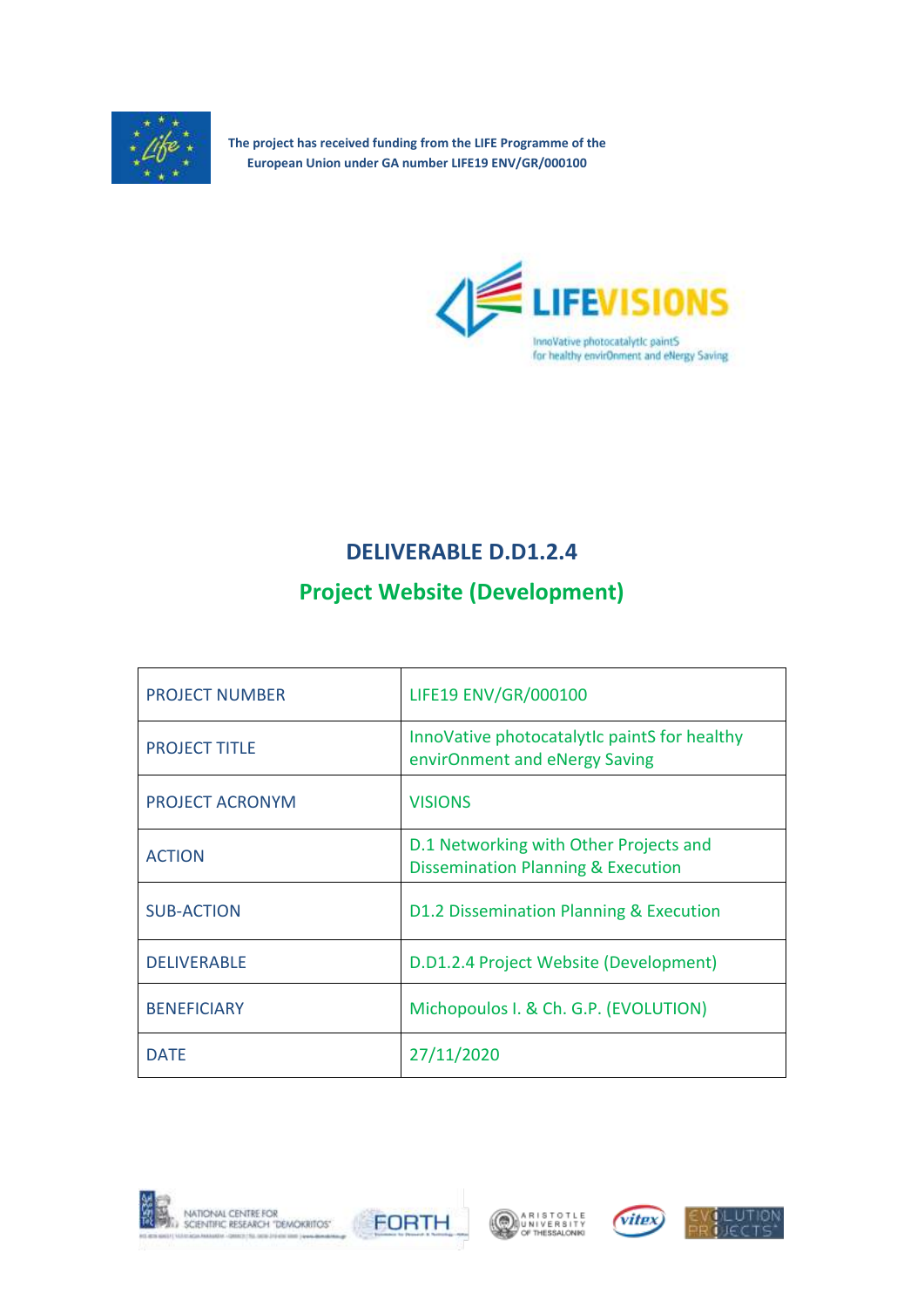# **TABLE OF CONTENT**

| 1. |      |  |  |
|----|------|--|--|
|    | 1.1. |  |  |
|    | 1.2. |  |  |
|    | 1.3. |  |  |
|    | 1.4. |  |  |
| 2. |      |  |  |
|    | 2.1. |  |  |
|    | 2.2. |  |  |
|    | 2.3. |  |  |
|    | 2.4. |  |  |
| 3. |      |  |  |
|    | 3.1. |  |  |
|    | 3.2. |  |  |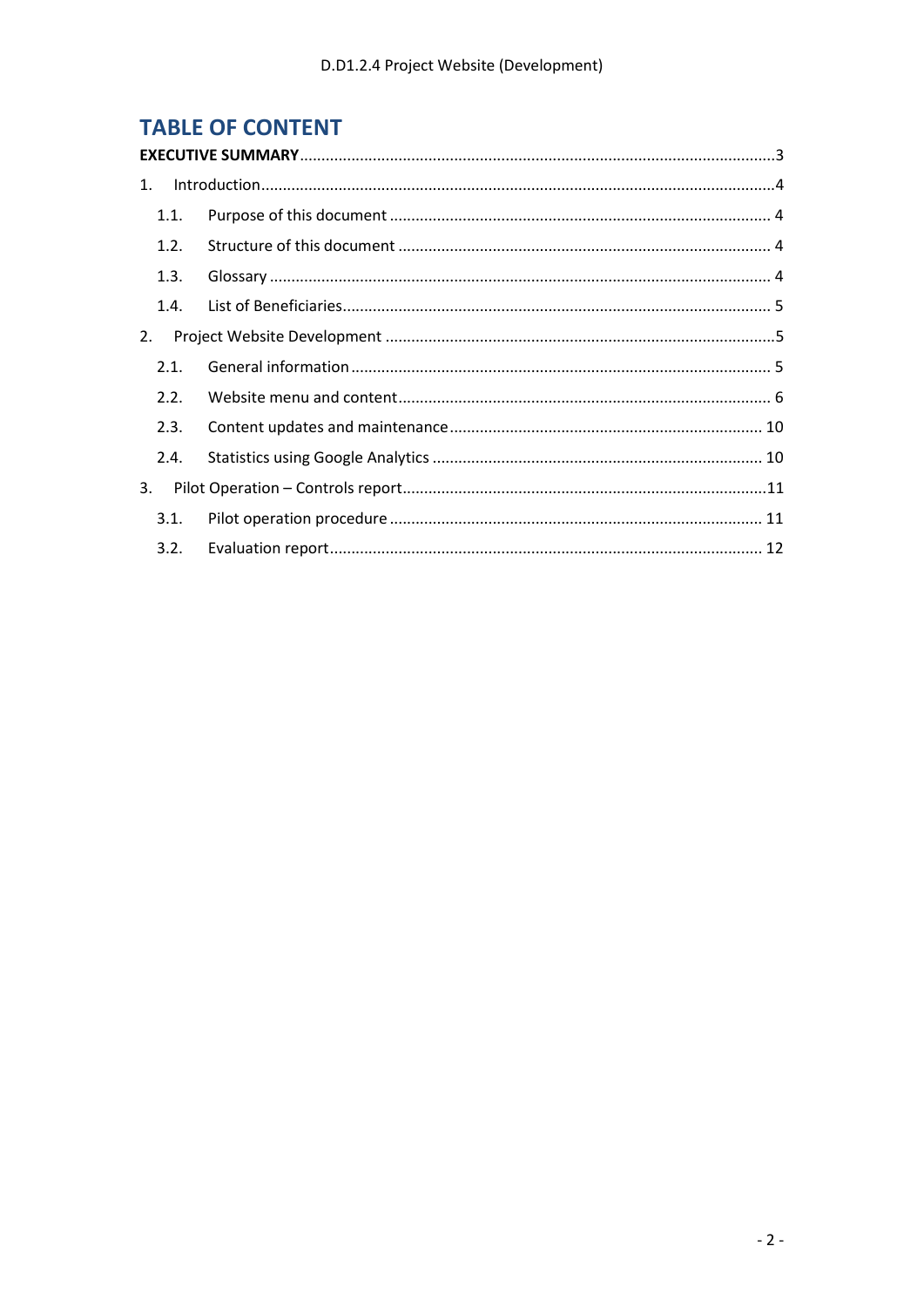### <span id="page-2-0"></span>**EXECUTIVE SUMMARY**

The VISIONS project aims at upscaling innovative photocatalytic paint, improving the quality of the indoor environment while it will enable significant energy savings in buildings.

The objective of the deliverable D.D1.2.4 is to present the LIFE VISIONS' project website developed as a main dissemination tool in order to provide regular, up-todate releases of information on project results.

EVOLUTION ΙΤ team undertook the project website development and the upload of the available information of the project, while proceeded to the pilot operation of the system.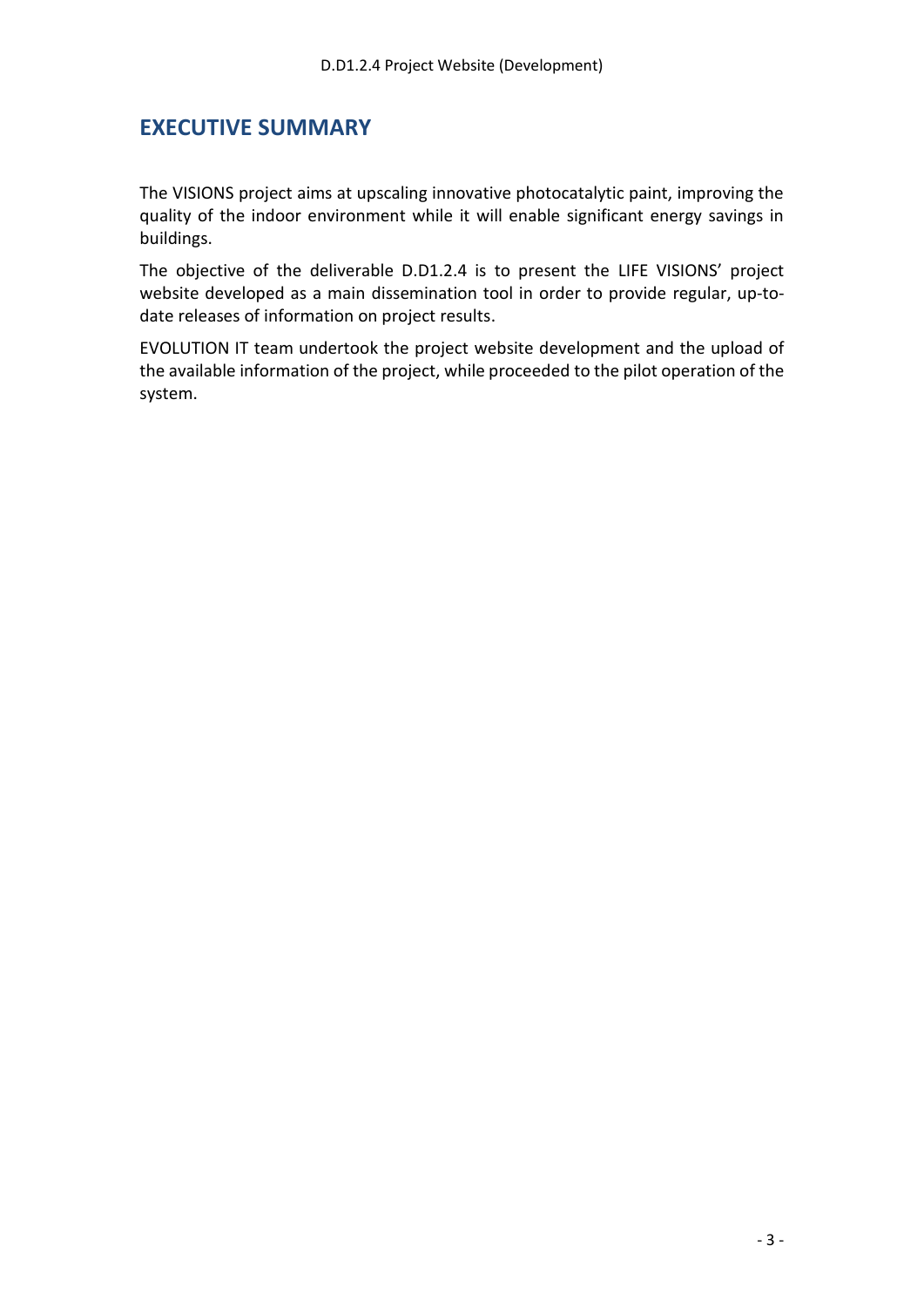## <span id="page-3-0"></span>1. Introduction

This document is the deliverable "D.D1.2.4 Project Website (Development" of the EU‐ funded project VISIONS, describing the development of the project website, which will be the main dissemination tool to reach each target audience.

### <span id="page-3-1"></span>1.1.Purpose of this document

This deliverable, as referred above, will be used as a distribution channel, aiming to reach both public and experts target groups. The project website was carefully designed in order to meet the needs of an array of users: scientists, policymakers, energy inspectors, NGOs, media and the general public. It will be continually updated with new data during the project's implementation, in order to provide not only the progress of the project's implementation, but also all awareness documentation to all target groups, aiming to inform and engage general public and stakeholders in project activities and make use of VISIONS outcomes.

### <span id="page-3-2"></span>1.2.Structure of this document

The document is arranged into three main sections.

Section 1 of the document introduces the VISIONS project and explains the purpose of this document.

Section 2 presents the project website, as developed, analyses the structure of the menu and the description of the website content, provides a brief refer on the upcoming updates and ends up to the way of the monitoring of the project website traffic.

Section 3 provides the pilot operation of the system, a series of relevant controls carried out by the IT team, as well as the report of the evaluation of the website operation.

| <b>DSS</b> | Decision Support System   |
|------------|---------------------------|
| EU         | European Union            |
| GA         | <b>Grand Agreement</b>    |
|            | Information technology    |
| <b>KPI</b> | Key Performance Indicator |

### <span id="page-3-3"></span>1.3.Glossary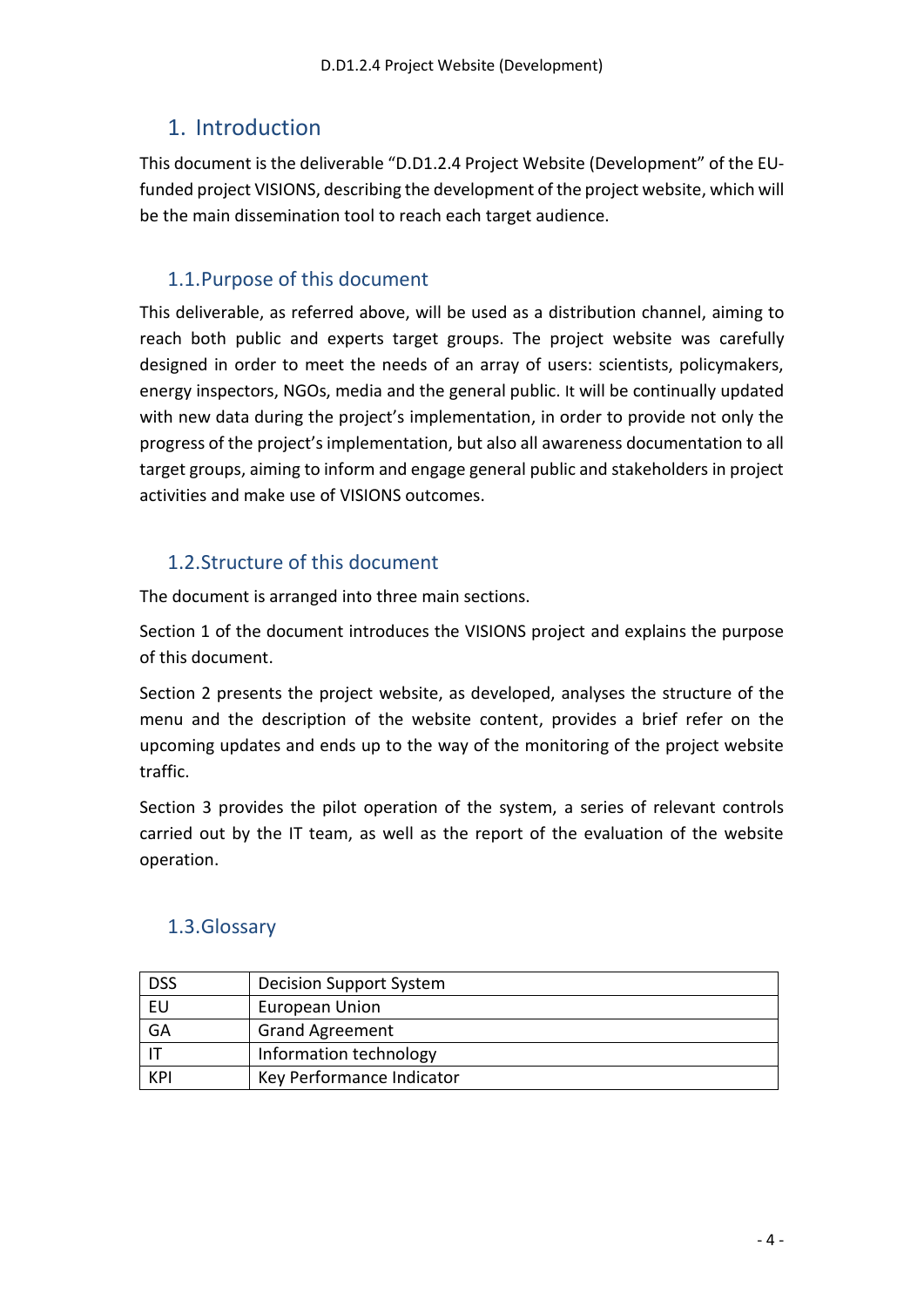### <span id="page-4-0"></span>1.4.List of Beneficiaries

| <b>NCSRD</b>     | National Center for Scientific Research DEMOKRITOS                                                                            |
|------------------|-------------------------------------------------------------------------------------------------------------------------------|
| AUTH             | ARISTOTELIO PANEPISTIMIO THESSALONIKIS (Aristotle University of<br>Thessaloniki - Special Account of Research Funds)          |
| <b>EVOLUTION</b> | Michopoulos I. & Ch. G.P.                                                                                                     |
| <b>FORTH</b>     | Foundation of Research and Technology - Hellas                                                                                |
| <b>VITEX</b>     | YANNIDIS BROTHERS S.A. - INDUSTRIAL - COMMERCIAL -<br><b>CHEMICAL - TECHNICAL AND HOTEL BUSINESS COMPANY</b><br><b>HERMES</b> |

## <span id="page-4-1"></span>2. Project Website Development

### 2.1. General information

<span id="page-4-2"></span>EVOLUTION IT team undertook the project website development in accordance to LIFE [Programme guidelines](https://ec.europa.eu/easme/en/section/life/life-communication#logo) and [WebGuide.](https://wikis.ec.europa.eu/display/WEBGUIDE/06.+Design)

The project website is available at<http://lifevisions.gr/> in English and Greek version.

The banner of the website (Figure 1) has been design following the established graphic charter and contains the acronym and title of the project.



*Figure 1 - Banner*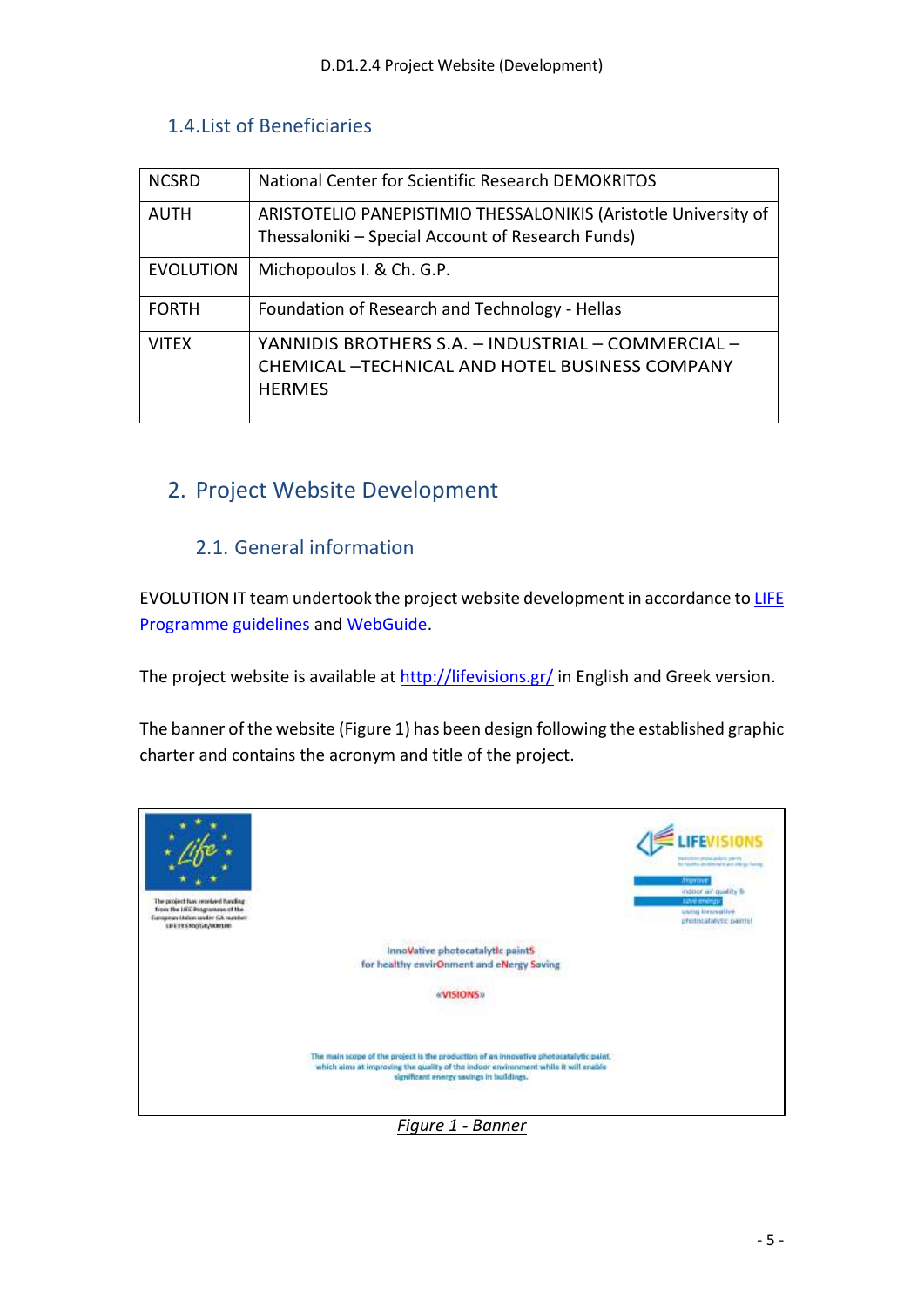



are also displayed, accompanied with the refer on the receiving funding from the LIFE programme: *The project has received funding from the LIFE Programme of the European Union under GA number LIFE19 ENV/GR/000100".*

### <span id="page-5-0"></span>2.2. Website menu and content

The website of the LIFE VISIONS project has been designed "multi‐layered", with the outer layer (homepage) very simple, mainly based on visual communication in a word: appealing and accessible for everyone, aiming to quickly address the key questions of external visitors. The information provided is mainly addressed to a non-expert-public. It includes information about the context, the project and the achievements of LIFE VISIONS. In the middle layers, policymakers, stakeholders and experts will find specific documents and guides, while in the inner layers researchers and members of the project will be able to find a searchable database, scientific publications and all the relevant documents of the project.

The content of the public website is divided in seven (7) categories that appear in the header of all webpages (Figure 2).



*Figure 2 - LIFE VISIONS website header*

**Home page** - The homepage is design to briefly introduce the project and welcome the visitor to the website (Figure 3).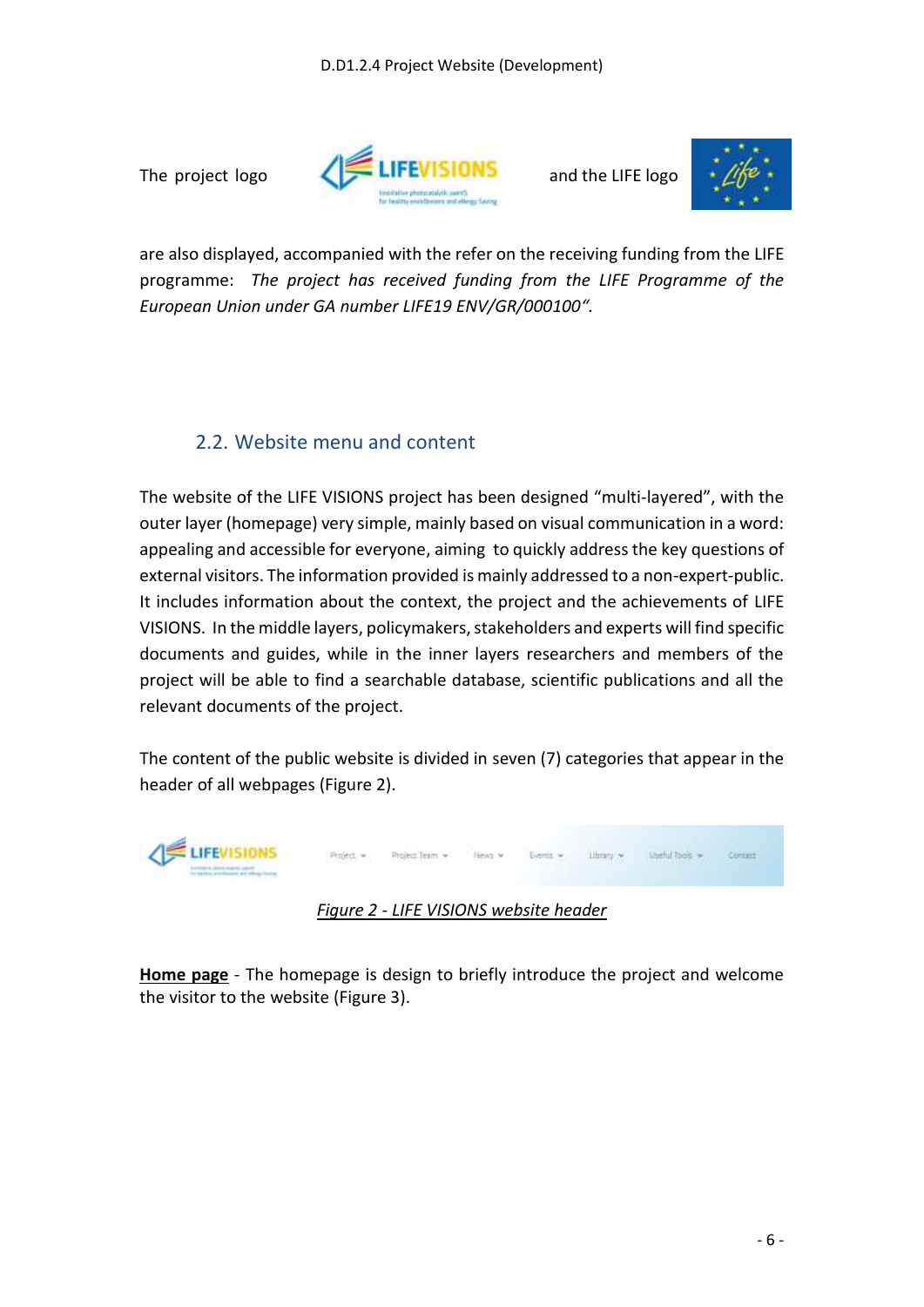

*Figure 3 - LIFE VISIONS website homepage*

The project actions and the consortium are presented.

Finally, the latest news and events regarding the project are displayed, as well as the register form to the list of newsletters receivers.

The home page of the project is provided by selecting the project logo on the top of all webpages.

**Project -** On this category the beneath sub-menu is provided:

Information Objectives Actions Expected results Benefits

All the above pages describe the project briefly. More specifically:

Information - On this page the main information of the project are provided, such as the Project Title and Acronym, a brief description of the main scope of the project, the project location, as well as the budget and the implementation period.

Objectives - The main objectives of the project are provided here, describing the basic information of the project's implementation.

Actions - A refer of all project actions is presented on this page, while a brief description of each action and sub-action is provided.

Expected results - The expected results of the project are provided in a brief and intelligible way, separated on six (6) main sectors.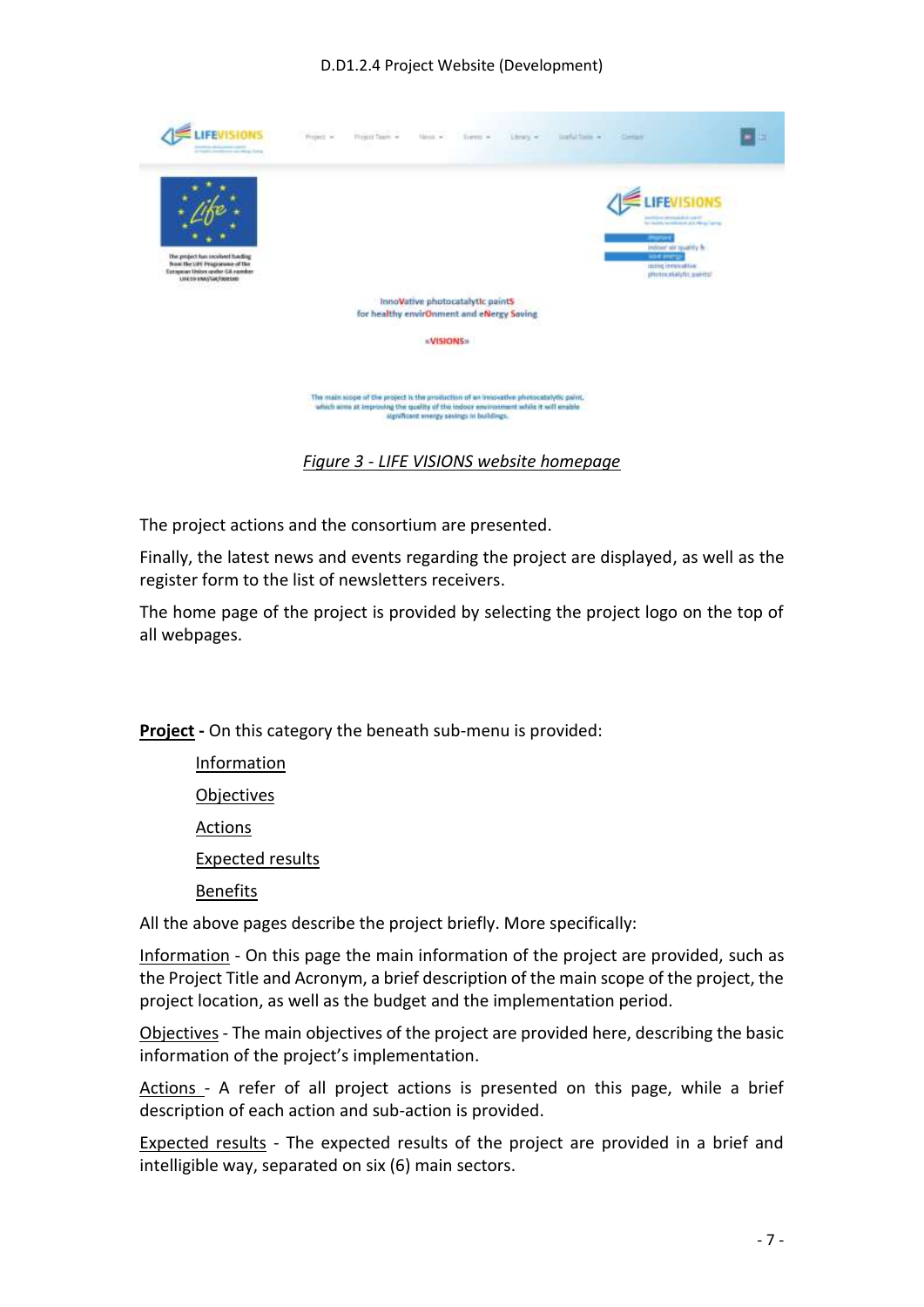Benefits - The last page of this category, describe the benefits and the added value of the project results.

### **Consortium** - On this category the beneath sub-menu is provided: Partners Interested Bodies

From the consortium menu, you can access to the "Partners" and "Interested Bodies" pages.

Partners - The "Partners" webpage presents the project partners, their logos and links to the respective website.

Interested Bodies - The "Interested Bodies" page introduces the bodies having expressed their interest in following the progress and make use of VISIONS outcomes, their logos and links to the respective website.

**News** - On this category the beneath sub-menu is provided:

Announcements

Press Releases/Articles

**Newsletters** 

Scientific publications

On each of the above pages all news related to the project will be listed, separated by category of interest, in order to be easy for each user depending on the relevant target group to access the news of concern. In particular:

Announcements/News - This webpage allows to highlight results and events related to the project, as well as every useful information of the project progress. Latest news are automatically added to the home page in a box format. All the dissemination actions to the public will be available here. The meetings of the project are also referred on this page.

Press Releases/Articles - On this page the dissemination activities related to large audience as press article, press releases will be listed beginning with the most recent. A link to the original source as well as a pdf version of the article will be provided.

Newsletters – All the newsletters during the project implementation will be published on this page.

Scientific publications - will list all scientific publications related to the project. A link of the full paper will be provided when possible depending on copyright permissions.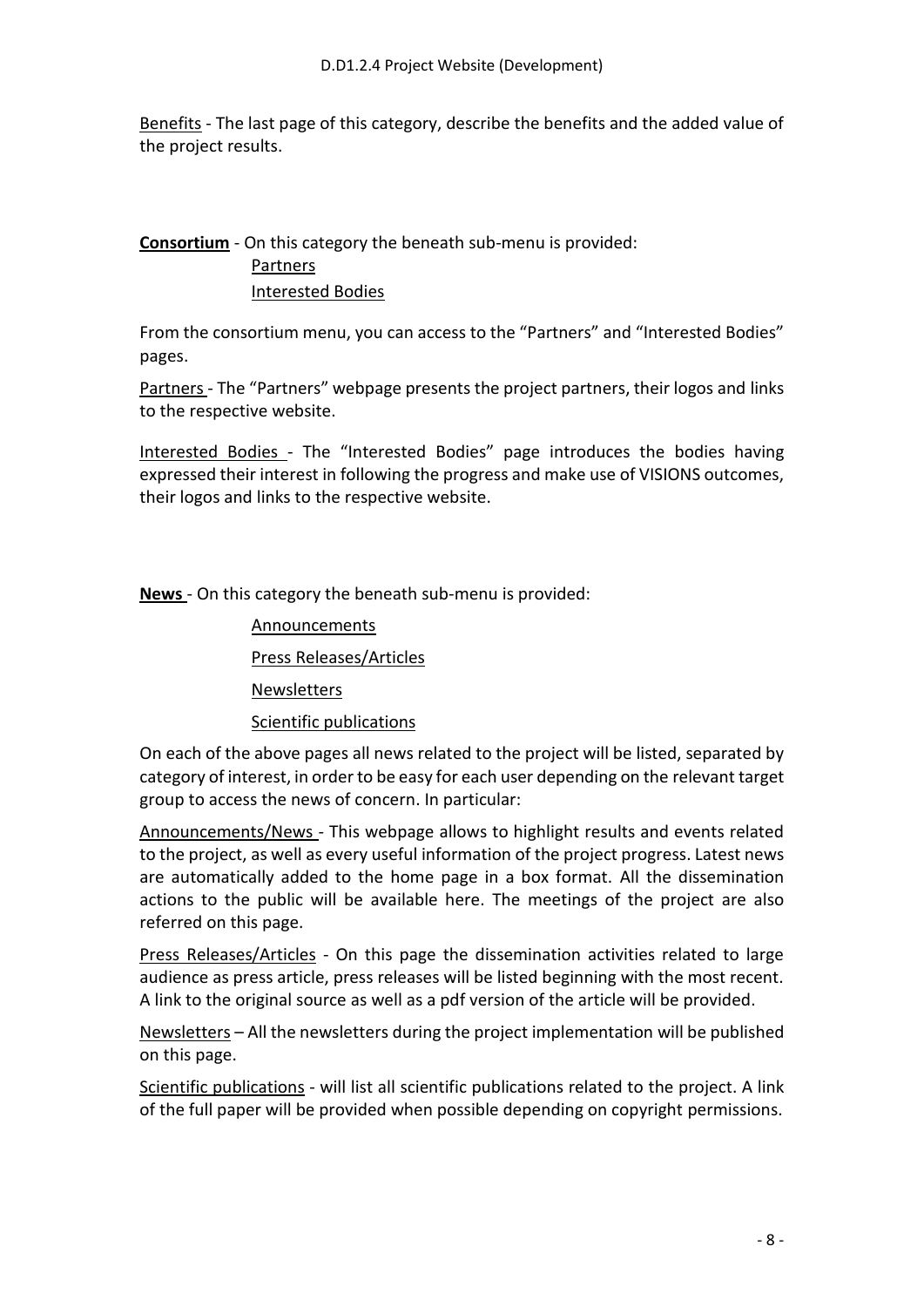**Events -** This page provides a calendar of every relevant event, separated by category of interest, in order to be easy for each user depending on the relevant target group to access the right information of the events of concern. The events categories are: Public events, Conferences or Learning Events. The calendar gives a global view on upcoming project's events.

**Library** – This category provides all the documentation of projects implementation through the following sub-menu:

> **Gallery** Leaflets Presentations Public Deliverables Useful Links

More specifically:

Gallery – This page will present all visual documentation of project's implementation on photos, as well as all commercials and videos related to the project.

Leaflets - The electronic format of each set of leaflets will be posted on this page.

Presentations - Every useful presentation of the project progress or results will be available here, as well as every presentation used on events or conferences.

Public Deliverables - List of all public deliverables submitted since the beginning of the project is available on this page and all the future public deliverables will be published here.

Useful Links - Links to relevant projects and the LIFE Programm are provided

**Useful Tools** – This category will give access to the tools which will be developed during the implementation of the project. The following tools will be accessible through the corresponding page:

Decision Support System (DSS)

"SmartBuilding" Business Game

In particular: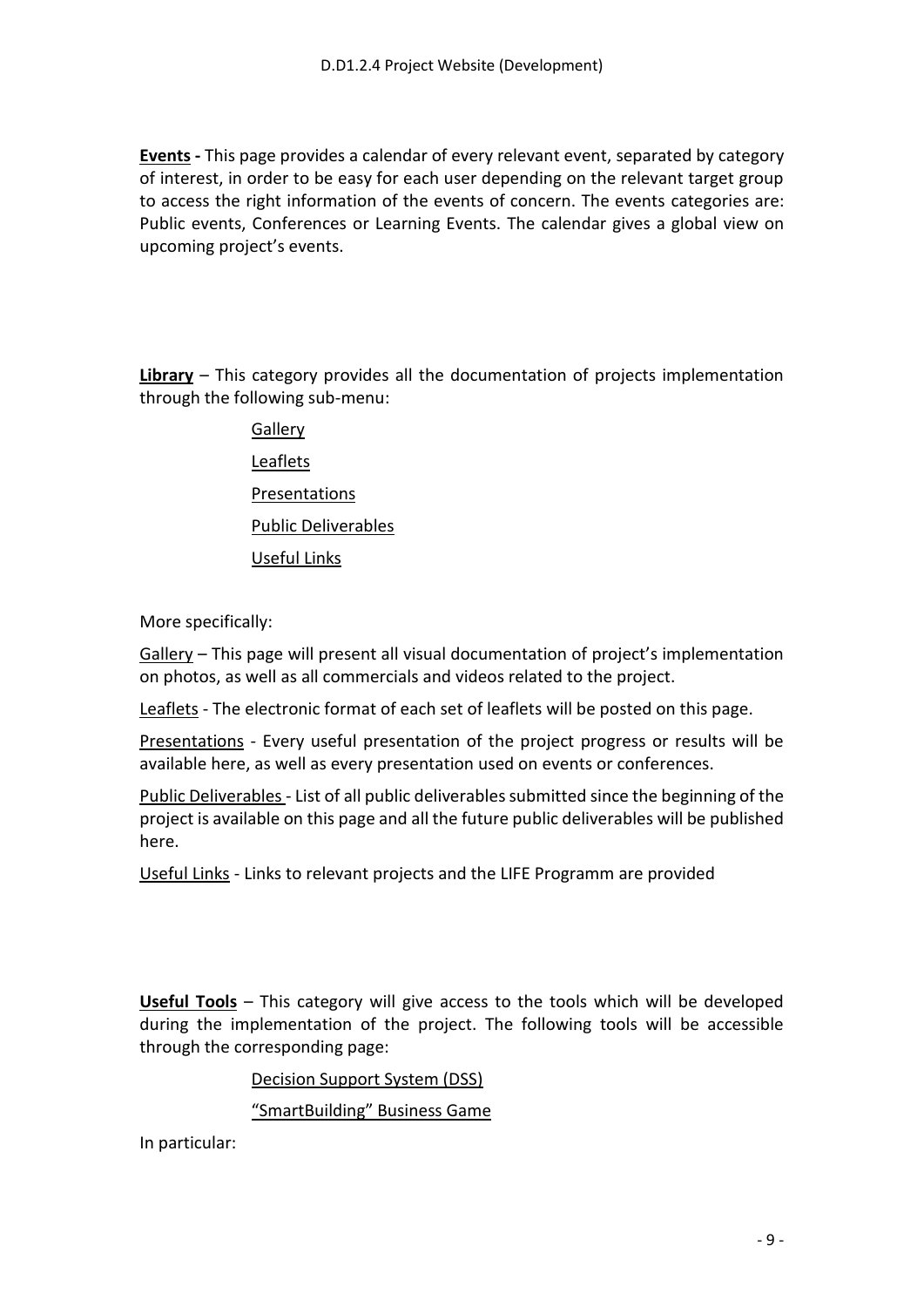Decision Support System (DSS) – At now a schematic approach of the DSS is provided. By the development of the DSS, the access will be available through this page, along with its manual. It will be available for free to all interested parties.

"SmartBuilding" Business Game – When the development of the "SmartBuilding" Business Game will be completed, the access to this Online interactive application will be available on this page. For time being a brief description of it is provided.

**Contact** - The "Contact" webpage contains a contact form for inquiries regarding the LIFE VISIONS project. Messages are redirected to the website manager who informs the project administrator and screens and forward them to the target project member and/or team. On this page a link to the social media of the project is also available.

#### 2.3. Content updates and maintenance

<span id="page-9-0"></span>The website will be continually updated and any changes required will be implemented.

The IT team is responsible, under the website manager and the coordinator of the project, for performing website updates on a regular basis. In particular, EVOLUTION is responsible for performing news updates to ensure that press releases, publications, and deliverables are posted on a timely manner. Each partner is responsible to make modifications to the information of their institution an provide all the necessary information to be published on the website during the implementation of the project. The web server is maintained by EVOLUTION. In this frame, every six months a progress report will be delivered (D.D1.2.9 Semi-annual report on Project Website management).

The project web site will be maintained for at least five years after the end of the project providing a reference platform for the exchange of information among interested stakeholders, researchers and end-users. All technical and scientific reports edited during the project as well as respective documents possibly edited thereafter will be made available for downloading on this web site.

## 2.4. Statistics using Google Analytics

<span id="page-9-1"></span>To help understand the usage of the website, the website was registered with the free Google Analytics tools. This will allow rich reports to be run on the website, giving a very clear picture of information such as:

- How many users are visiting the site
- What links and pages are more popular than others
- What websites are users coming from
- Where are visitors coming from geographically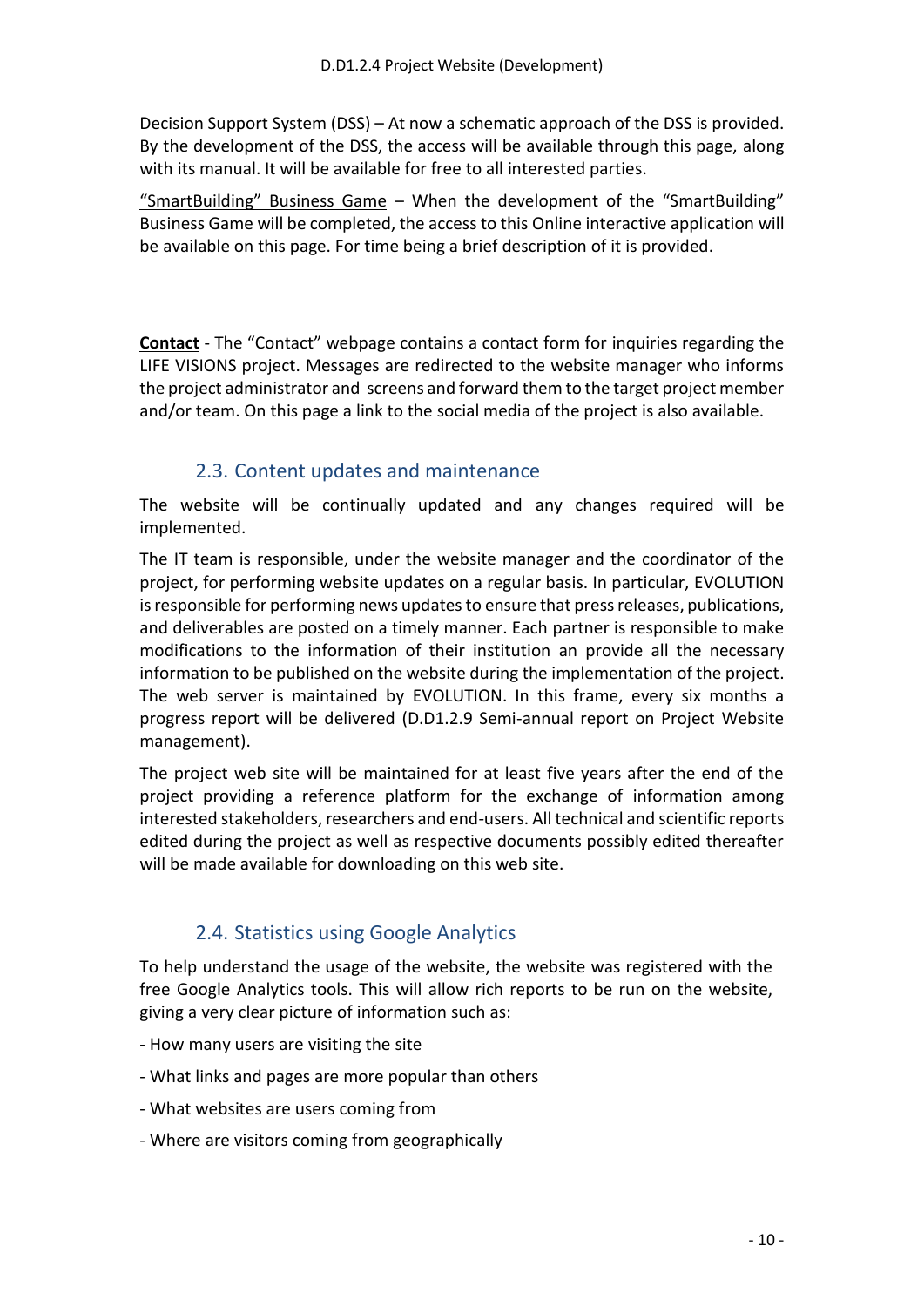Google Analytics, will be used also to measure time spent on the website attention and how social media is driving traffic.

The following KPI will be taken into account for the monitoring of the project website traffic:

- visits
- visitors spending more than 1 minutes on the website
- returning visitors

## <span id="page-10-0"></span>3. Pilot Operation – Controls report

#### 3.1. Pilot operation procedure

<span id="page-10-1"></span>After the development of the website, the ΙΤ team proceeded to the pilot operation of the system and performed a series of relevant controls.

Specifically, following the installation of the website, the team put the System in Pilot Operation under real conditions, ensuring the required availability. The team, during the Pilot Operation of the System, undertook the following obligations:

- o Problem solving,
- o Correction / Management of errors,
- o Documentation update.

In particular, during this phase the following were thoroughly checked:

- o The settings, configurations and adjustments of the system software,
- o The integration of the implemented subsystems,
- o System settings to improve performance (fine tuning)
- o Any other parameter affects the smooth operation of the system

In this phase the following actions took place:

- Carrying out checks and tests (Unit / System Integration & User Acceptance tests) of the correct operation of the provided services / applications in order to verify and validate the required functionality and specifications
- Identify any problems and malfunctions (design or implementation problem, hardware or ready-made software configuration problem) and solve the problems that arise
- Supporting users in the use and management of the system and implementation of the prescribed procedures
- Integration of any new functionalities

In addition, during this phase the team undertook the following actions:

- Test scenarios
- Creating a test group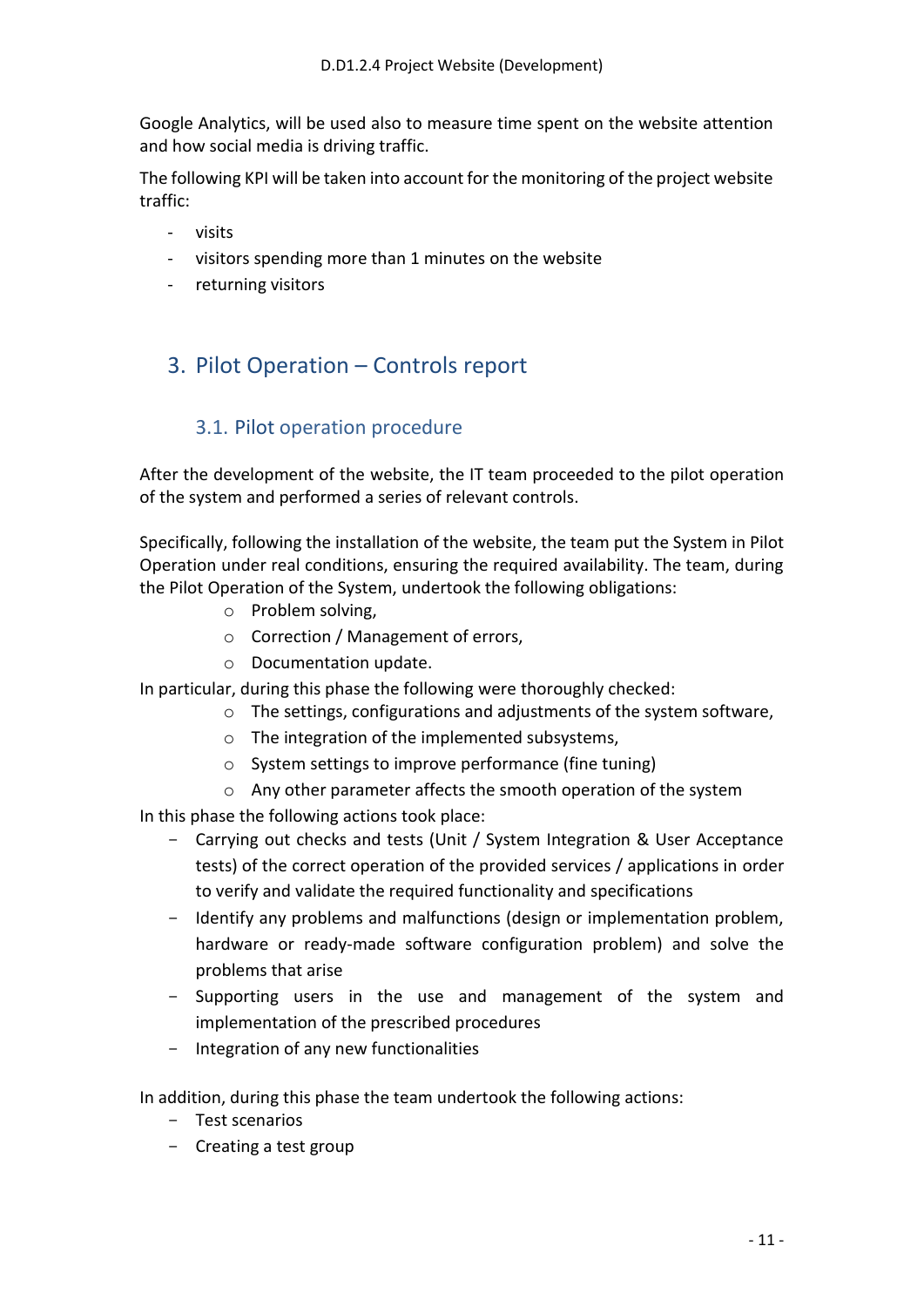- Execution of control and acceptance scenarios of system, electronic services and operating and data lifecycle management procedures
- List of audited services (functionalities, etc.) in operating conditions that simulate the actual
	- o Usability of the User-Interface
	- o Total (end-to-end) performance of the system
	- o Systemic Integrity
- Scenarios successfully executed by fully trained users
- Recording and prioritizing system users' events and observations and recovery actions
- Recording of requests for new functionality
- Documentation of changes
- Updated series of documentation manuals
- Updated user manuals
- Report adjustments and settings

#### 3.2. Evaluation report

<span id="page-11-0"></span>The following forms describe the evaluation of the operation of the website per functional unit carried out by the Test Manager, for each subsystem:

| <b>Front end System</b>                 |                               |  |
|-----------------------------------------|-------------------------------|--|
| Test date: 26/11/2020                   |                               |  |
| Test manager: Dimitrios Zografos        |                               |  |
| <b>General Function: Excellent</b>      |                               |  |
|                                         |                               |  |
| <b>Test</b>                             | <b>Comments - Test Result</b> |  |
| Usability                               | <b>Excellent</b>              |  |
| <b>Friendliness</b>                     | <b>Excellent</b>              |  |
| Accessibility                           | <b>Excellent</b>              |  |
| Graphic design parameters               | <b>Excellent</b>              |  |
| Inactive or problematic links           | <b>Not exist</b>              |  |
| Imported data                           | <b>Yes</b>                    |  |
| Interoperability with management system | <b>Excellent</b>              |  |
| Compatibility with all Browsers         | <b>Excellent</b>              |  |